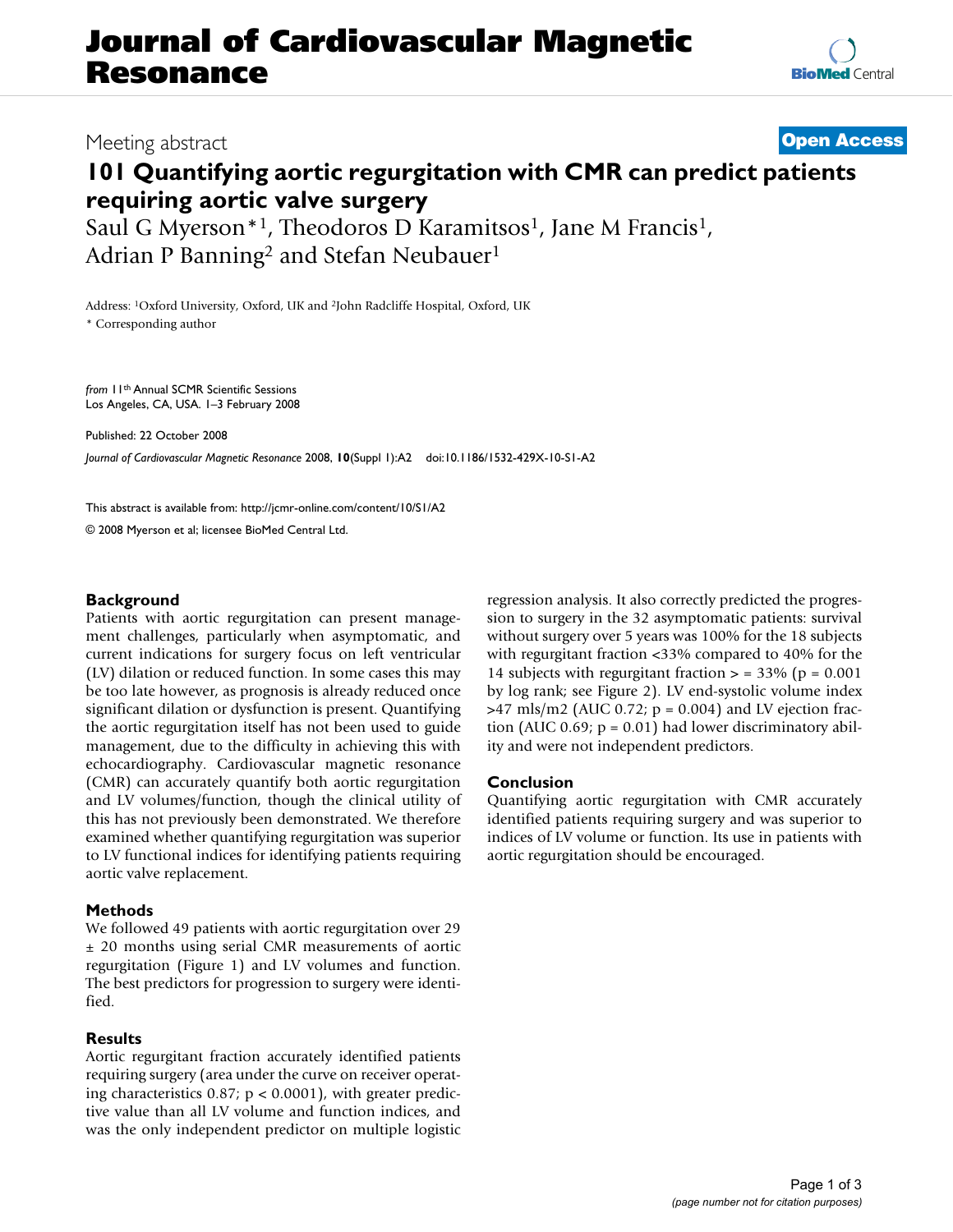

**Figure 1**